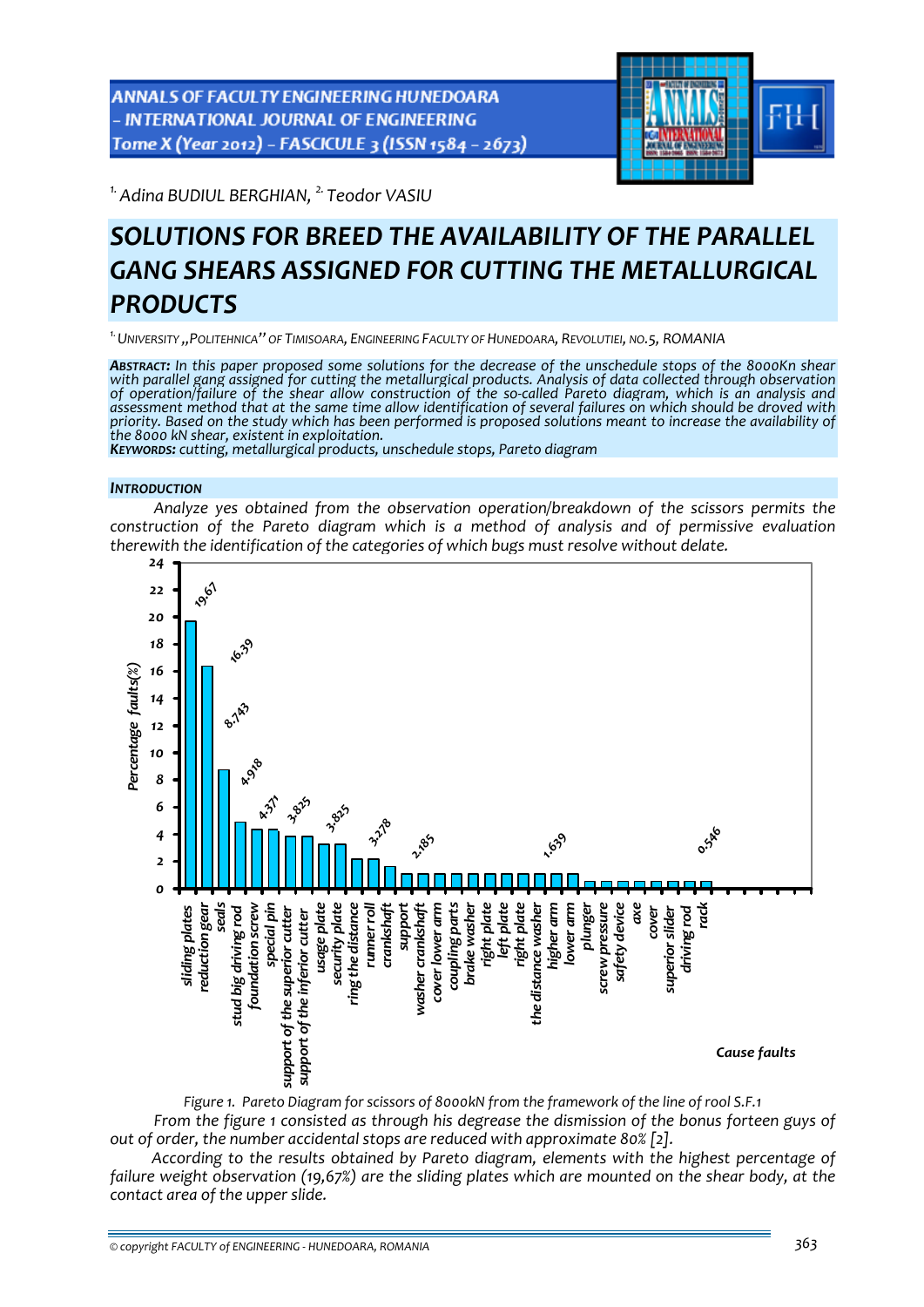## *SOLUTIONS FOR BREED THE AVAILABILITY*

*Sliding plates are performed currently from CuZn37. As per gives obtained from exploitation and through the determination reaction from the translational couple is can caused the speed of effeteness volumetrically scilicet v=0,42380mm3 /s.*

*A proposal for the decrease of the speed of coupled respectively is the execution sliding plates* from steel OL60 and these veneering with an alloy a cast-iron appointed sormait for witch by-paths *characteristic date in the table 1.*

|                | Гo/'<br>agents<br>dition<br>$\sqrt{2}$ |                               |      |                                 |                   |      |             |                          |    |  |
|----------------|----------------------------------------|-------------------------------|------|---------------------------------|-------------------|------|-------------|--------------------------|----|--|
| . .<br>sormait |                                        | $\overline{\phantom{a}}$<br>╯ | Мn   |                                 |                   | Ni   |             | ๛                        | Mo |  |
|                | .46                                    | <u>ີ</u><br>6.ZO              | $ -$ | 066<br>$\overline{\phantom{0}}$ | 070<br><b>v.v</b> | 2. J | 54<br>21.65 | $\overline{\phantom{a}}$ |    |  |

*The sormait due to of a big content of silicon (3,28%), assure a higher resistance to abrasive effeteness and the mechanical sock. In this choice the cemented carbide he considered the chemical composition satisfies following condition:*

 *the contents of carbon and the chromium, of which it depends the amount of primary carbides the eutectic, assure a optimal combination between resistor to effeteness and the tenacity of the layer applied;*

 *the content silicon, manganese, molybdenum, nickel and cooper am thus choosed that the plated its layer don't contains the pearlite in the structure.*

*Experimental tests to determine the wear speed for the coupling sormait‐OT50‐3 have been accomplished on an existent installation at the Specialized Laboratory of the faculty of Engineering in Hunedoara, the results being shown in figure 2.* 

*The attempts they did so that coupled cylinder‐disk is like with the bearing load from couple Sliding plates ‐ upper slide.*

*Following of tests has been determined a volume wear speed of 4,71∙10‐<sup>3</sup> mm<sup>3</sup> /s, which is much lower that the one obtained through exploitation.*



*Figure 2. Installation for attemps*

*Also, according to the same Pareto diagram, at the 4th* position is placed the pin of the upper bar with a weight observation of failures of 4,918%. This pin is manufactured of OLC 35 and the diameter of 370mm. In that coupling, pin - big connecting rod, appears the phenomenon of semi-wet friction. This leads to high values of friction coefficient, intense wear.

*Another proposals meant to reduce the non‐programmed entity shutting downs are manufacturing the pin of 28TiMnCr12 and its cementation (face hardening). This type of steel [3], after* the thermic specific treatment has a top-side constitute from martensite of return with erect content of *carbon, very hard and a resistant core but tenacious ghift with a ferrito structure. The manganese from* the content of the steel raises resistance traction, limit of flow the steel, and the chromium confers the *great effeteness resistance and good qualities of chip removal.* 

*Forwards, has been performed the analysis of pin resistance by the method of finite element using a specialized software (Algor) in the two alternatives of materials: OLC35 and 28TiMnCr12.*

## *ANALYSE THE RESISTOR OF THE BOLT THROUGH METHOD OF FINITE ELEMENTS*

*Analyse the mechanical systems through the method of finite elements, represents solution mathematics of the engineering problems, what it has to base division the studios bodies in discreet elements (finite) formally of a cubbies or tetrahedrons. Analyse through the method of finite elements permits the determination of the stress distribution, specifically strains, to the movements, analyse vibrations, etc, for requirement of connection and load yes. Analyse the mechanical systems through the method of finite elements can be done with matrical calculation complex utilizing software packages such as: Algor, Ansys, Cosmos, etc. Afterwards, is presented the analyse of the pin resistance with help of the program Algor4.*

*Analyse of the pin resistance with software specialized presupposed run next stages:*

 *the transfer of the pin model from Inventor in Algor (stp. format) and the settlement type of the analyse (static analyse), the figure 3.* 

*the settlement parameters digitization and the digitization (mesh area) the model (figure 4.)*

 *the settlement of the compulsions motional in the linkers, respectively shall kept the motion of rotation around axis Z as per the figure 5;*

the settlement of the load: reaction from couple big bolt has the maxim value 7,384 10<sup>6</sup>N. With this *value, can cause the bearing load between elements (71,27Mpa), as per figure 6;*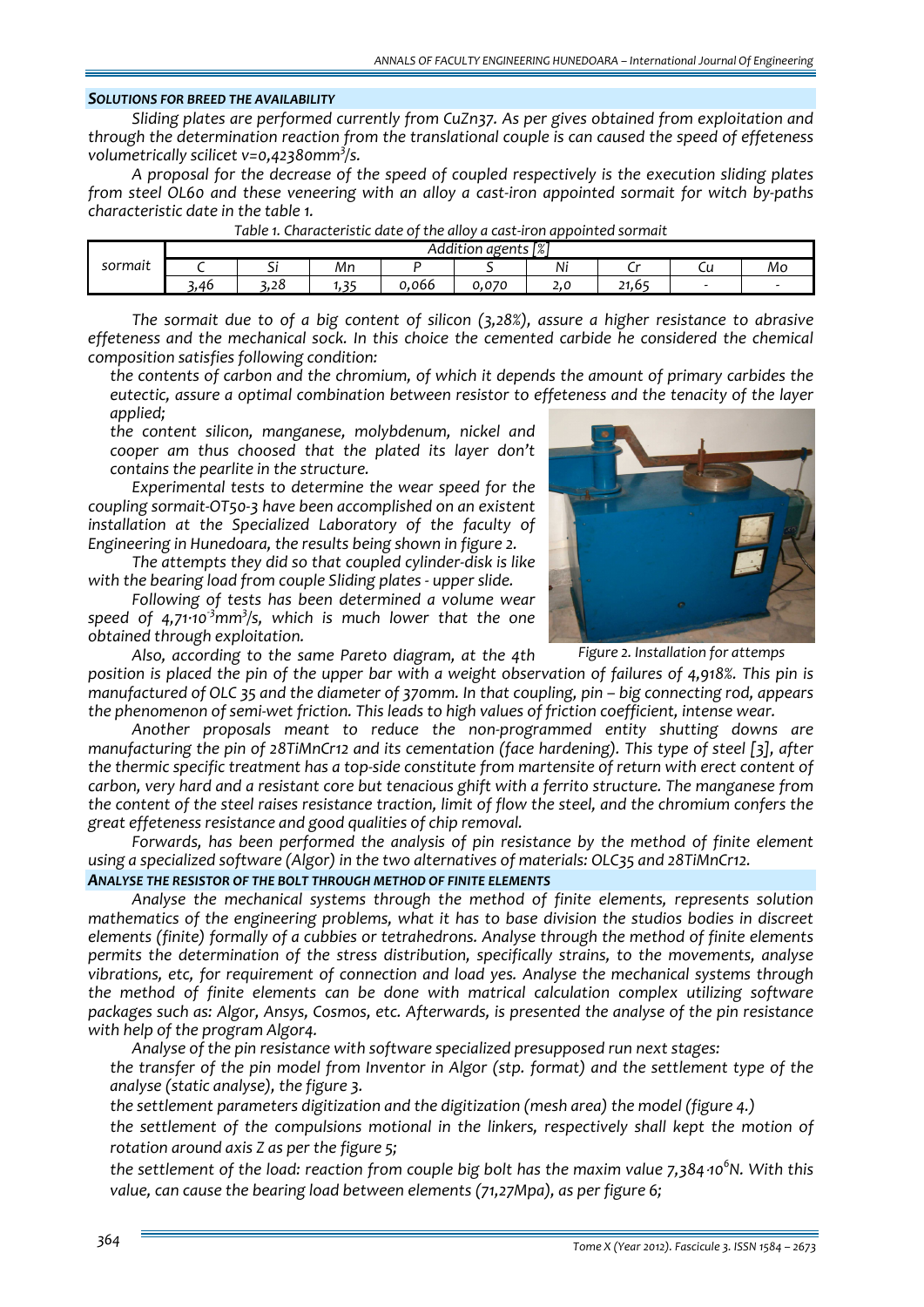

**ALGOR** dal Displacer<br>Magnitude<br>mm



*Figure 9. The nodal movements Figure 10. The state tensional*

*Afterwards, is presented the analyse of the bolt executed from 28TiMnCr12, the state tensional von Misess (figure 10), the specific deformation (figure 11) and the nodal movements (figure 12):*